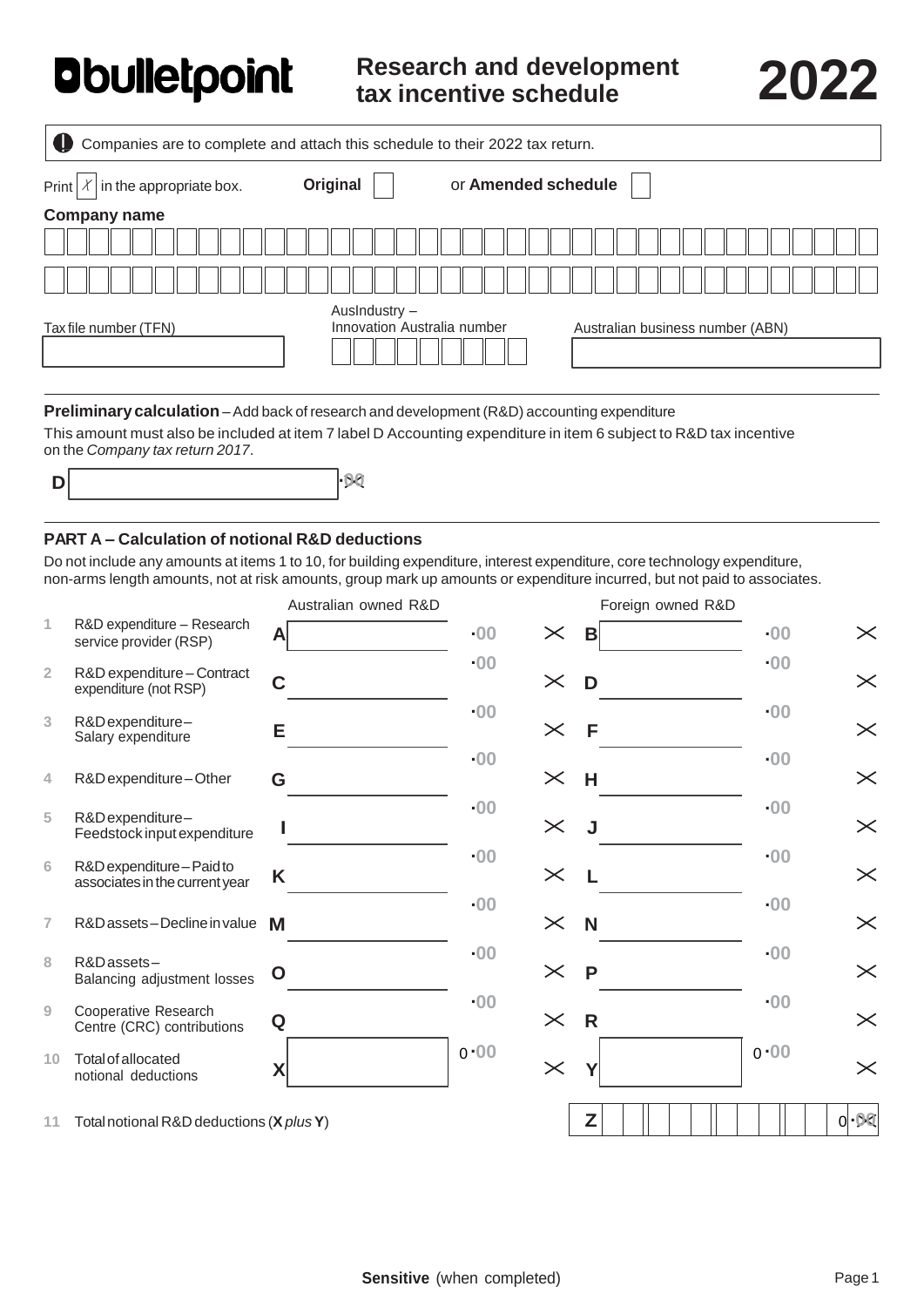# **PART B – Feedstock**

| 1              | Feedstock revenue total                                                                                                                  | -1919                                                                                                       |
|----------------|------------------------------------------------------------------------------------------------------------------------------------------|-------------------------------------------------------------------------------------------------------------|
| $\overline{2}$ | Expenditure on feedstock inputs attributable to feedstock output                                                                         | -90                                                                                                         |
| 3              | Feedstock adjustment-additional assessable income (transfer amount<br>to Company tax return 2018 item 7 label B Other assessable income) | B<br>-96<br> 0 <br>Check this box to overwrite the value at a<br>label B above. Uncheck to use calculation. |
|                | <b>PART C - Clawback - R&amp;D recoupment tax</b>                                                                                        |                                                                                                             |
| 1              | Recoupment(s) – (entitled to/received)                                                                                                   | -198                                                                                                        |
| $\overline{2}$ | R&D expenditure related to recoupment(s)                                                                                                 | -190                                                                                                        |
| 3              | Project expenditure for which recoupment(s) paid                                                                                         | -190                                                                                                        |
|                | Calculation statement label M, 'R&D recoupment tax' on the<br>Company tax return 2017)                                                   | M                                                                                                           |
|                | <b>PART D - R&amp;D expenditure to associates</b>                                                                                        |                                                                                                             |
| 1              | R&D expenditure to associates incurred in prior year, not paid,<br>not claimed (carried forward)                                         | -194<br>E1                                                                                                  |
| $\overline{2}$ | Current year R&D expenditure incurred to associates                                                                                      | -1981<br>E2                                                                                                 |
| 3              | Current year R&D expenditure incurred to associates claimed under<br>other provisions                                                    | -190<br>E <sub>3</sub>                                                                                      |
| 4              | R&D expenditure paid to associates in the current year<br>(to be included in Part A at item 6)                                           | -134<br>E <sub>4</sub>                                                                                      |
| 5              | R&D expenditure incurred to associates<br>(E1 plus E2 less E3 less E4)<br>to be carried forward                                          | Е<br>-90<br>ΩI                                                                                              |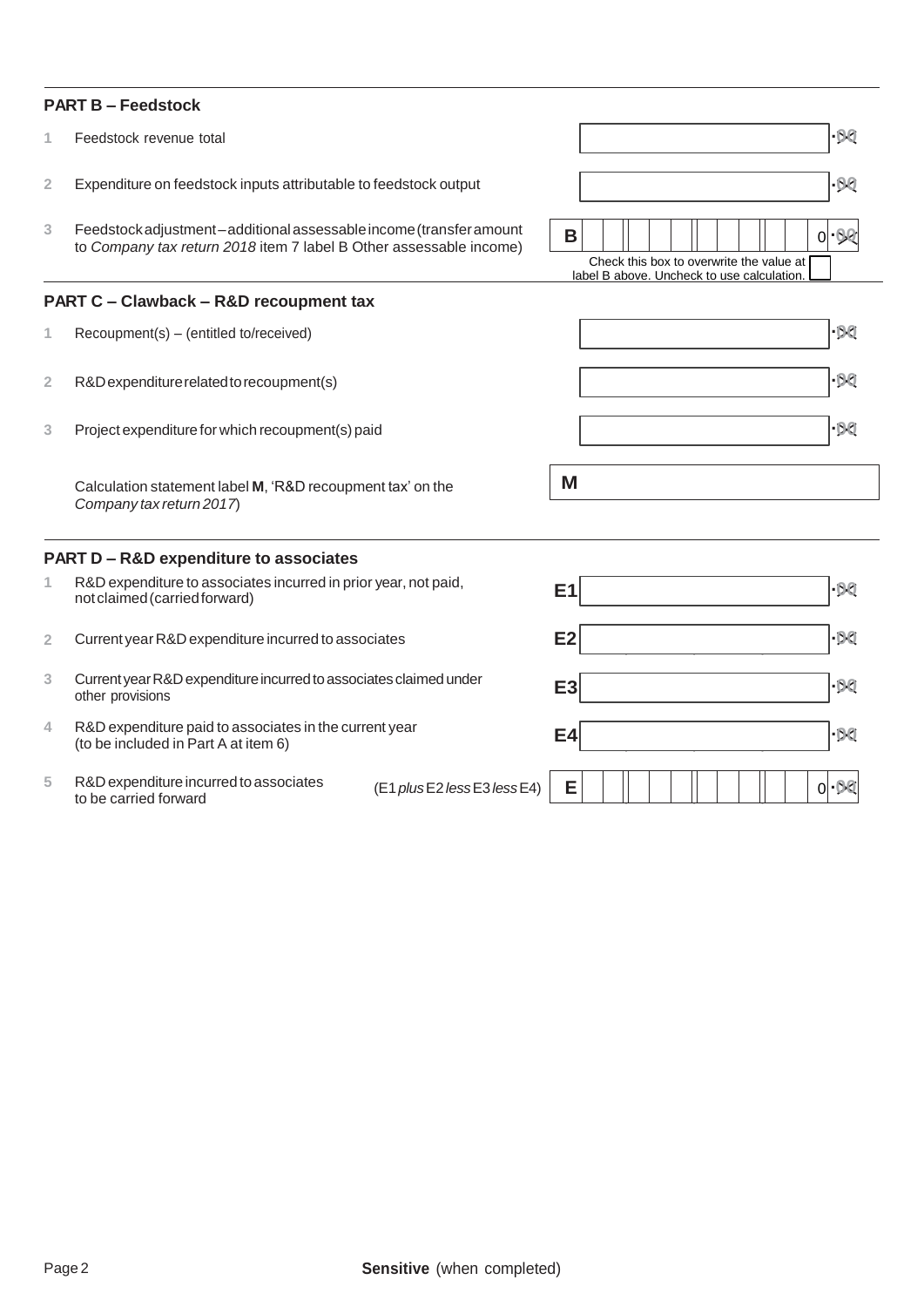|                | <b>PART E - R&amp;D tax offset calculation</b>                                                                                                                                                                                                                                                                      |
|----------------|---------------------------------------------------------------------------------------------------------------------------------------------------------------------------------------------------------------------------------------------------------------------------------------------------------------------|
| 1              | Do you have exempt entity ownership of 50% or greater?<br>Yes<br>No                                                                                                                                                                                                                                                 |
| $\overline{2}$ | Do you have an aggregated turnover of \$20 million or greater?<br>No<br>Yes<br>(If NO you must complete item 3 below)                                                                                                                                                                                               |
| 3              | Complete this section if aggregated turnover is less than \$20 million.                                                                                                                                                                                                                                             |
|                | Entity name<br>Tax file number (TFN)<br>Annual turnover                                                                                                                                                                                                                                                             |
| а              | -90                                                                                                                                                                                                                                                                                                                 |
|                |                                                                                                                                                                                                                                                                                                                     |
|                |                                                                                                                                                                                                                                                                                                                     |
| b              |                                                                                                                                                                                                                                                                                                                     |
|                | -ଉତ୍                                                                                                                                                                                                                                                                                                                |
|                |                                                                                                                                                                                                                                                                                                                     |
| C              |                                                                                                                                                                                                                                                                                                                     |
|                | -90                                                                                                                                                                                                                                                                                                                 |
|                |                                                                                                                                                                                                                                                                                                                     |
|                |                                                                                                                                                                                                                                                                                                                     |
| d              |                                                                                                                                                                                                                                                                                                                     |
|                | -90                                                                                                                                                                                                                                                                                                                 |
|                |                                                                                                                                                                                                                                                                                                                     |
| е              | -60<br>Connected and/or affiliated entities - totals from additional table, where applicable                                                                                                                                                                                                                        |
| f              | -ଉତ୍<br>Less amounts excluded from aggregated turnover                                                                                                                                                                                                                                                              |
|                |                                                                                                                                                                                                                                                                                                                     |
|                | $-00$<br><b>AT</b><br>$\overline{0}$<br>Aggregated turnover                                                                                                                                                                                                                                                         |
| 4              | Refundable tax offset<br>If you answered 'No' to Part E, item 1 and item 2, you can claim the Refundable tax offset. Transfer the amount<br>at label Z, of Part A, item 11, to label Z1. (Transfer the amount at label U to the Company tax return 2018, item 21<br>'Refundable R&D tax offset', label U.)          |
|                | Total notional R&D deductions Z1<br>$ 0 $ -DC                                                                                                                                                                                                                                                                       |
|                | U<br>Refundable R&D tax offset<br>0.00                                                                                                                                                                                                                                                                              |
| 5              | Non-refundable tax offset<br>If you answered 'Yes' to Part E, item 1 or item 2, you can claim the Non-refundable tax offset. Transfer the amount<br>at label Z, Part A, item 11, to label Z2. (Transfer the amount at label A to the Company tax return 2017, item 21<br>'Non-refundable R&D tax offset', label A.) |
|                | Total notional R&D deductions Z2<br>Οl                                                                                                                                                                                                                                                                              |
|                | Non-refundable R&D tax offset<br>0 00<br>A                                                                                                                                                                                                                                                                          |